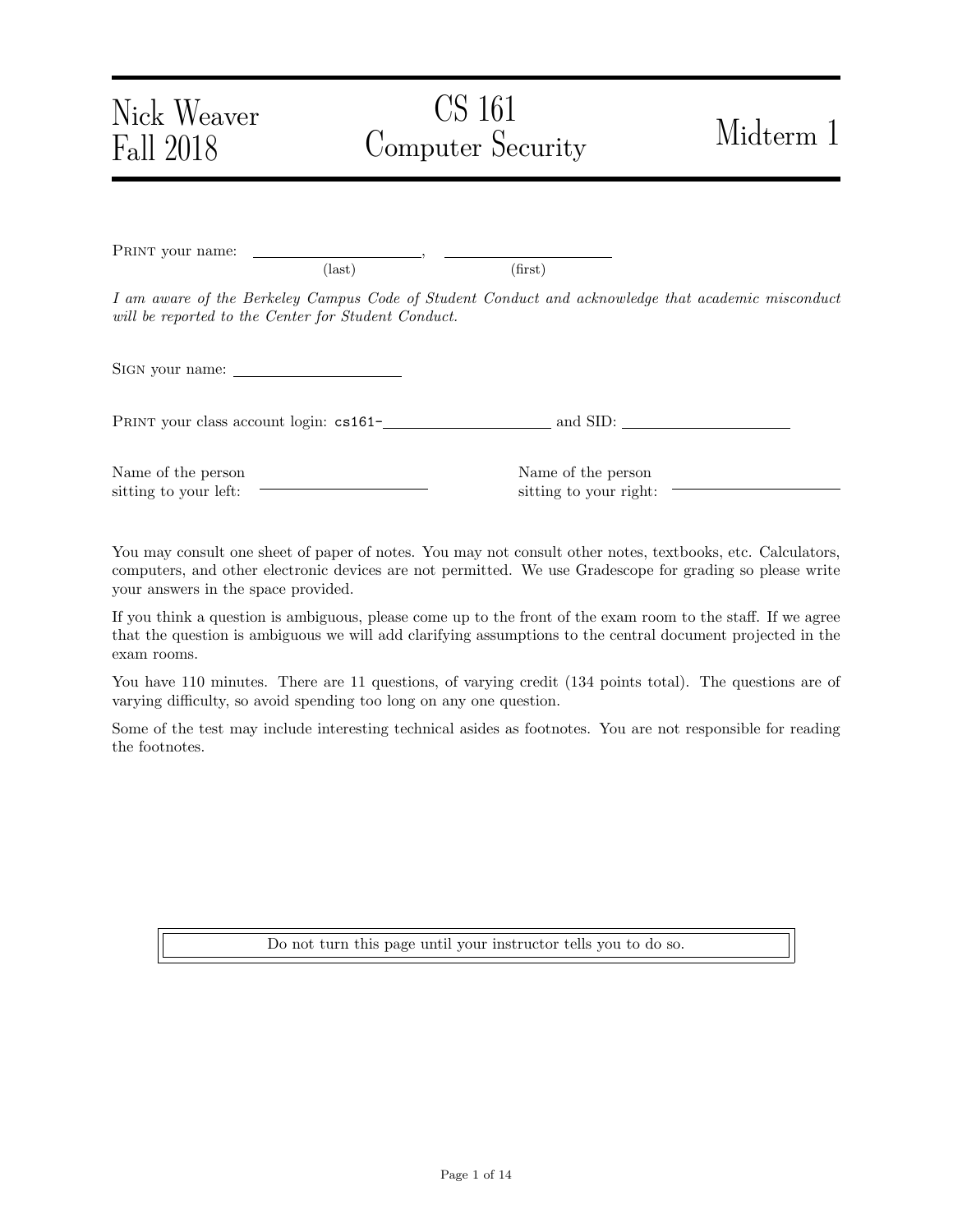|     | (g) Properly constructed RSA Signatures provide both integrity and authenticity.<br>TRUE                                         | FALSE        |
|-----|----------------------------------------------------------------------------------------------------------------------------------|--------------|
|     | (h) El Gamal encryption provides confidentiality but it does not provide integrity or authentic<br>TRUE                          | <b>FALSE</b> |
| (1) | In examining a certificate we need to consider how we obtained the certificate as well as the<br>cate's contents and signatures. |              |
|     | TRUE                                                                                                                             | <b>FALSE</b> |
|     |                                                                                                                                  |              |
|     |                                                                                                                                  |              |

## Answer the following cryptography questions true or false. (a) Let  $E_k$  be a secure block cipher. TRUE or FALSE: It is impossible to find two messages m and  $m'$ such that  $m \neq m'$  and  $E_k(m) = E_k(m')$ , even if the attacker knows k. O TRUE **O** FALSE  $(m, k)$  and  $(m', k')$  such that  $m \neq m'$ ,  $k \neq k'$  and  $E_k(m) = E_{k'}(m')$ . O TRUE O FALSE and m' such that  $m \neq m'$  and  $\text{MAC}_k(m) = \text{MAC}_k(m')$ , even if the attacker knows k. O TRUE **O** FALSE (d) Let H be a cryptographic hash function. TRUE or FALSE:  $H(M)$  provides confidentiality for the message M. O TRUE O FALSE (e) HMAC-DRBG does not have rollback resistance. O TRUE **O** FALSE

- 
- (b) Let  $E_k$  be a secure block cipher. TRUE or FALSE: It is computationally difficult to find two pairs
- (c) Let  $MAC<sub>k</sub>$  be a secure MAC. TRUE or FALSE: It is computationally difficult to find messages m

- (f) Diffie/Hellman is secure in the presence of an active adversary.
	- O TRUE O FALSE
- (h) El Gamal encryption provides confidentiality but it does not provide integrity or authentication.
- (i) In examining a certificate we need to consider how we obtained the certificate as well as the certifi-

Problem 1 Cryptography True/False (18 points) (18 points)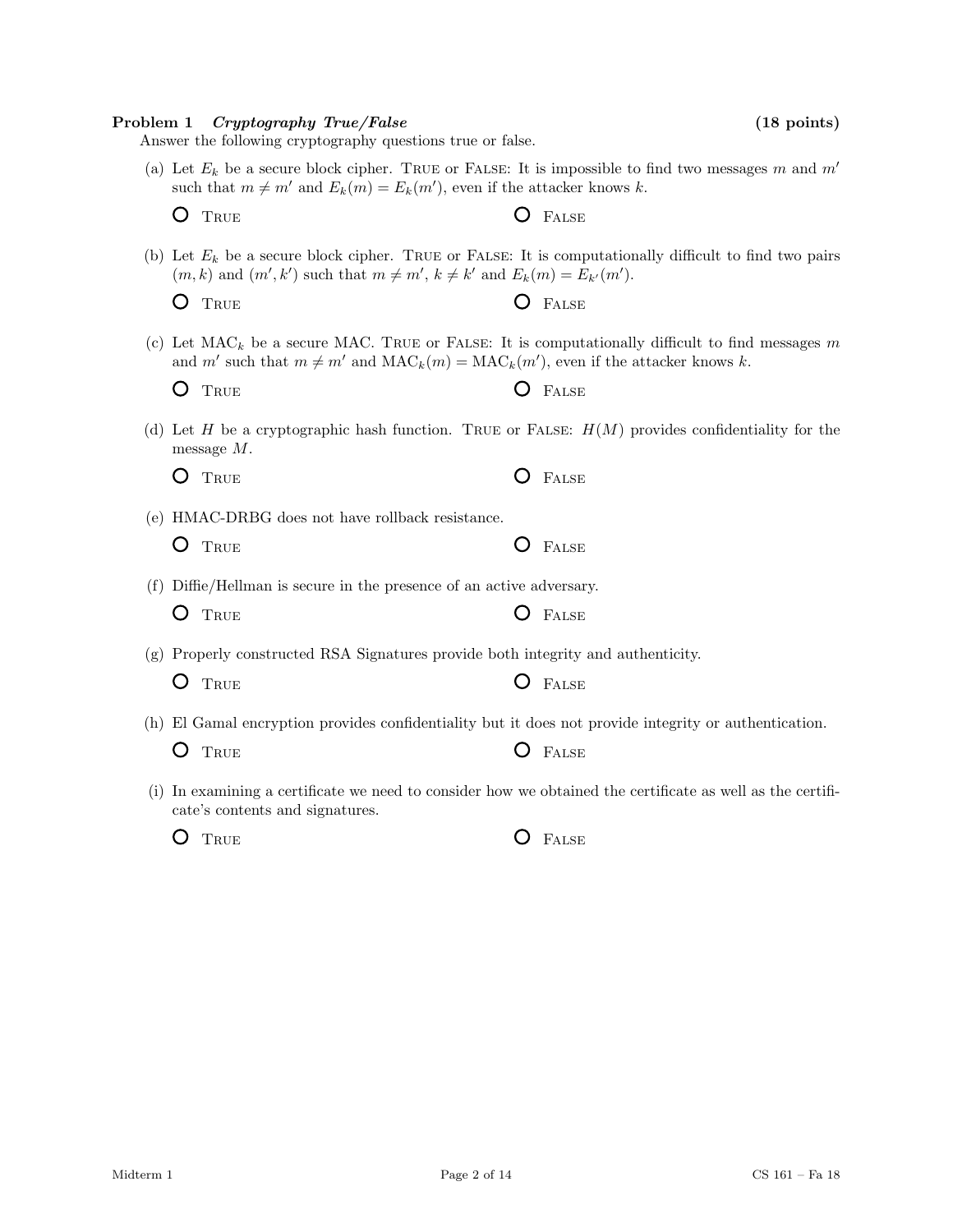#### Problem 2 Potpourri (18 points)

- (a) Instead of storing user input on the stack, you decide to create a new section of memory (separate from code, static, heap, and stack) for storing user input. You also put a 64-bit canary at the top (largest memory address) of the section. Name one memory-safety vulnerability that this prevents.
- (b) Name one memory-safety issue that the scheme from part (a) fails to prevent.
- (c) True or False: In a threat detection systems, false negatives can be catastrophic, but false positives are always harmless.
	- $O$  True

| s<br>A L. |
|-----------|
|           |

(d) Which of the following are recommended ways to protect a password database? (Select all that apply.)

| $\Box$ Salting Passwords    | $\Box$ Using a Fast Hashing Function |
|-----------------------------|--------------------------------------|
| $\Box$ Encrypting Passwords | $\Box$ Using a Slow Hashing Function |

(e) A heap overflow or use-after-free vulnerability can allow the attacker to overwrite the vtable pointer of an object (that is, the pointer at the start of a  $C++$  object that points to the actual methods for the function, basically a pointer to an array of function pointers). Can this bypass stack canaries without additional information?

| $O$ Yes                                   | $O$ No                 |
|-------------------------------------------|------------------------|
| (f) At what rank did Grace Hopper retire? |                        |
| <b>O</b> Lieutenant Colonel               | $\overline{O}$ Captain |

- Rear Admiral
- (g) Alice generates a MAC on her homework answers that she stores with her homework answers in a secret remote server. When she needs to submit her homework, she uses the MAC to check that her answers have not been tampered with. Only she has the key needed to generate the MAC. Which of the following apply in this scenario?

Brigadier General

| $\bullet$ Integrity and Confidentiality | <b>Q</b> Authentication and Confidentiality |
|-----------------------------------------|---------------------------------------------|
| <b>O</b> Integrity and Authentication   | $\bullet$ Only Integrity                    |

Integrity and Authentication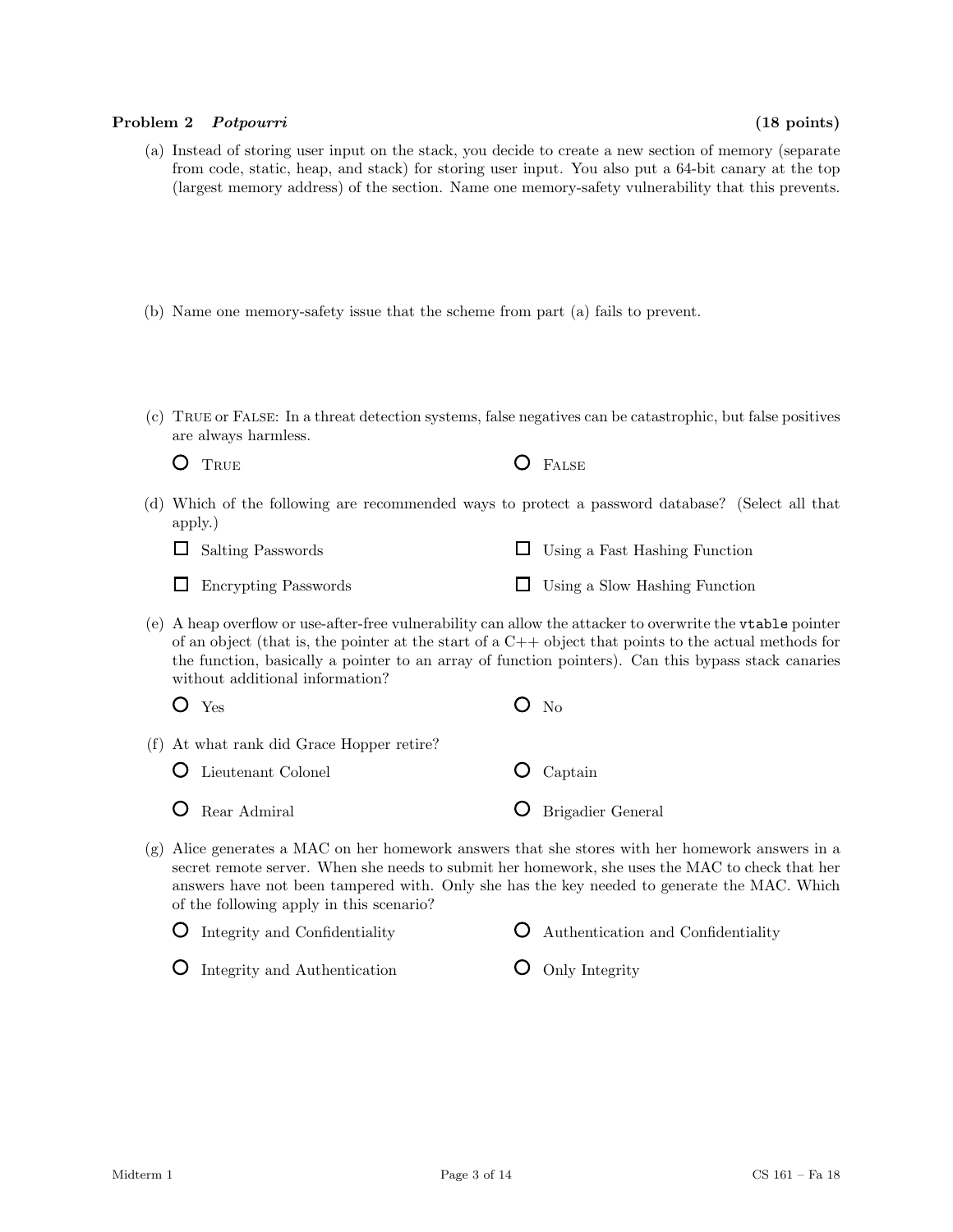(h) Which of the following attacks can be used against a crypto system? (Select all that apply.)

|     | Side-Channel          |   | Chosen-ciphertext         |
|-----|-----------------------|---|---------------------------|
|     | Rolling-regression    |   | Rubber-Hose Cryptanalysis |
|     | Chosen-plaintext      |   |                           |
|     | $(i)$ "Crypto" means: |   |                           |
|     | $\Box$ Cryptography   |   | Kryptonite                |
|     | Cryptocurrency        | ப | CryptoKitties             |
| (i) | The Magic Word is:    |   |                           |
|     | Adava Kedavra         |   | Stupify                   |
|     | Windgardium Leviosa   |   | Crucio                    |
|     |                       |   |                           |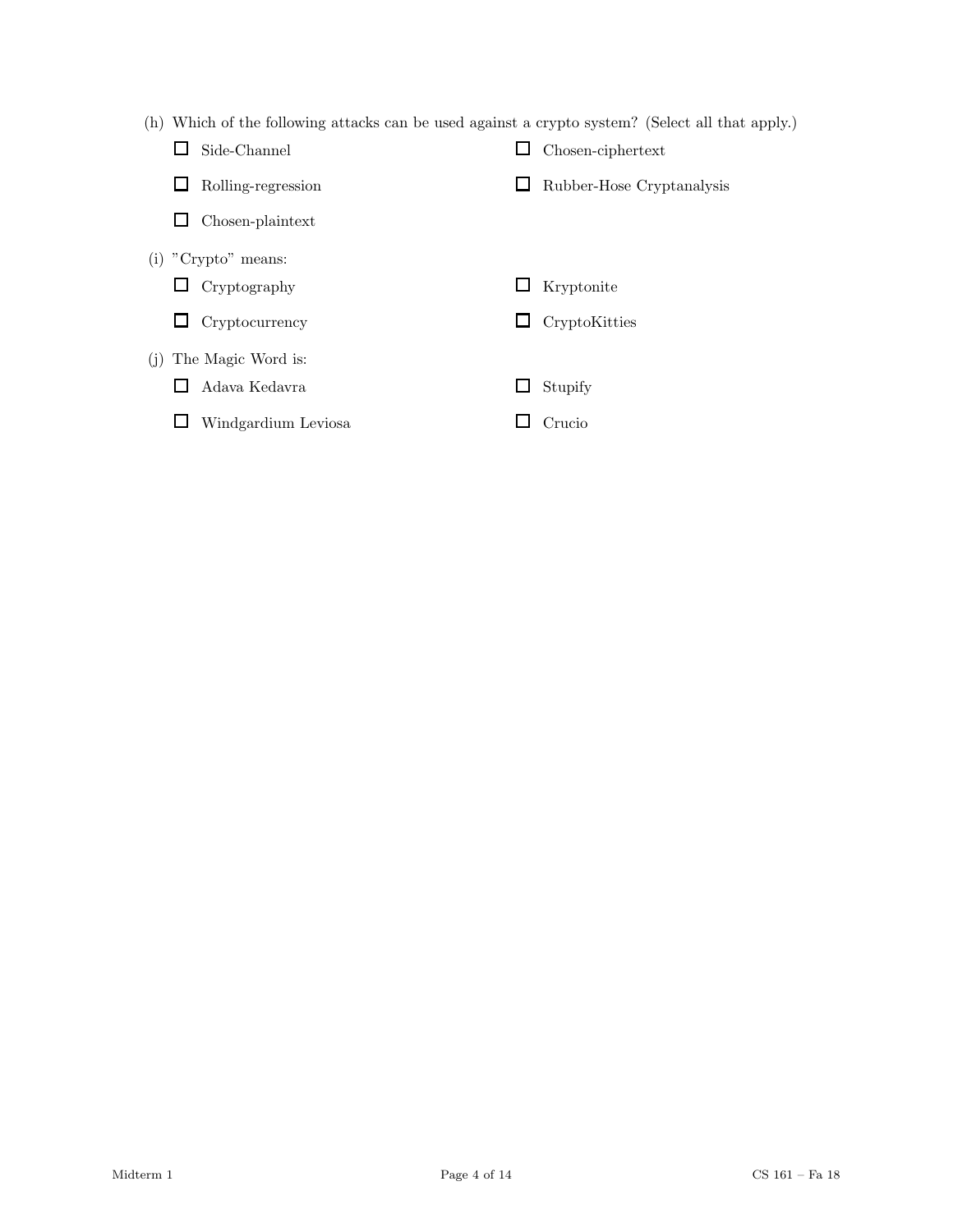## Problem 3 Security Principles (12 points)

Write the best match for which security principle each situation.

Four CS 161 students, Chiyo, Habiba, Mr. Anderson, and Not Outis, decided that after learning about security principles and buffer overflows, they could implement their own distributed database (a database across multiple machines) with a focus on security!

- (a) Mr. Anderson suggests code their database in a higher-level programming language since they could avoid common security problems later on. Which security principle did he to use here?
- (b) Let's say they start coding their database and realized that a malicious user on one machine could corrupt their database. As a result, Habiba wants permission from at least 50% database users before a machine can be taken down. Which security principle is she using here?
- (c) The database the students built was password-protected for modification and they use a snippet (like the following) everywhere to check passwords: String password = getPassword("user"); if (!password.equals(enteredPassword)) error(); Not Outis eventually forgets to put this snippet to check the passwords. What security principle does this violate?
- (d) To encrypt the data, Not Outis decides to take each piece of data and rotate the bytes in it by a fixed amount. It figured that since their database was closed source, no one would figure out how they were encrypting things. What security principle does this violate?
- (e) Mr. Anderson decides that new users should automatically get privileged access in order to set up their account to access whatever items they needed. After 1 hour, they would be dropped back to regular permissions, an administrator would be notified of changes, and they could revert changes if necessary. What security principle says this is not a good idea?
- (f) After fixing all previous problems, Chiyo decides to refactor their encryption code into its own module since a lot of it was spread across multiple modules. She also put all non-encryption code in a sandbox so that no vulnerabilities in those modules could effect the overall security of the database. What security principle is she trying to follow? What is she trying to minimize the size of?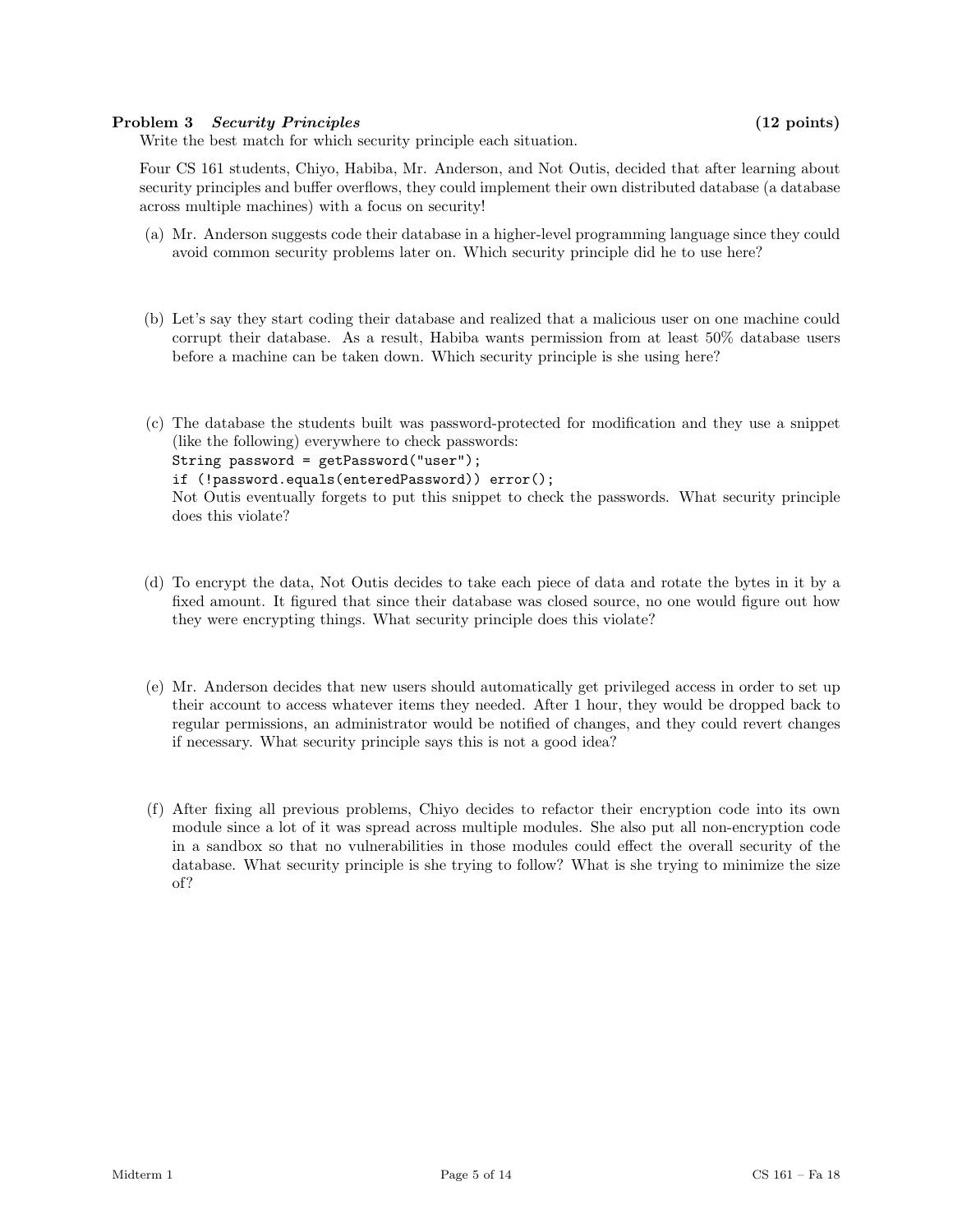#### Problem 4 Go With The Control Flow (14 points)

The code below runs on a 32-bit Intel architecture. No defenses against buffer overflows are enabled. The code was not compiled to produce a position independent executable. No optimizations are enabled, and the compiler does not insert padding or reorder stack variables, which means buffer is at a lower address than fp.

```
1 int run_command (char *cmd) {
2 return system (cmd);
3 }
4 int print_hello (char *msg) {
5 printf ("Hello %s!\n", msg);
6 return 0;
7}
8 \mid \text{int } \text{main}() \mid9 int (*fp)(char *) = &print_hello;
10 char buffer [8];
11 gets (buffer);
12 fp ( buffer);
13 }
```
Note that the syntax int  $(*fp)(char *)$  indicates that fp is a pointer to a function which takes in a char \* and returns an int.

- (a) What line contains a memory vulnerability? What is this vulnerability called?
- (b) At line 12, we have that %ebp = 0xbfdead20 and &print hello = 0x08cafe13. Fill in the Python egg below to give an input which will overwrite the return address of main, causing the execution of the shellcode after the program returns from main.

print 'A' \*  $_{---}$  + ' $_{---}$  '  $_{---}$ ' + 'AAAA' + ' $_{---}$  ' + SHELLCODE

|                                   |  | (c) Which of the following would sometimes or always prevent the code that you gave in part (b) from |  |  |  |  |  |  |
|-----------------------------------|--|------------------------------------------------------------------------------------------------------|--|--|--|--|--|--|
| working? (Select all that apply.) |  |                                                                                                      |  |  |  |  |  |  |

 $\Box$  Selfrando

 $\Box$  ASLR (same as part 5 on the project)

WˆX

Using a memory-safe language instead of C

- (d) "I know," says Louis Reasoner, "let's add stack canaries to make this impossible to exploit!" Obviously this doesn't work. Fill in the Python egg below to give an input which will cause the execution of run\_command("/bin/sh"). At line 12, we have that %ebp = 0xbfdead20 and  $&run_{\text{command}}$  =  $0x08c0de42$ . HINT: Note that gets can read in a NUL byte ( $x00$ ), even in the middle of its input.
- $print$  '  $---$ (e) Which of the following would sometimes or always prevent the code that you gave in part (d) from working? (Select all that apply.)

| $\Box$ ASLR (same as part 5 on the project) | $\Box$ Selfrando |
|---------------------------------------------|------------------|
|                                             |                  |

 $\Box$  W^X

Using a memory-safe language instead of C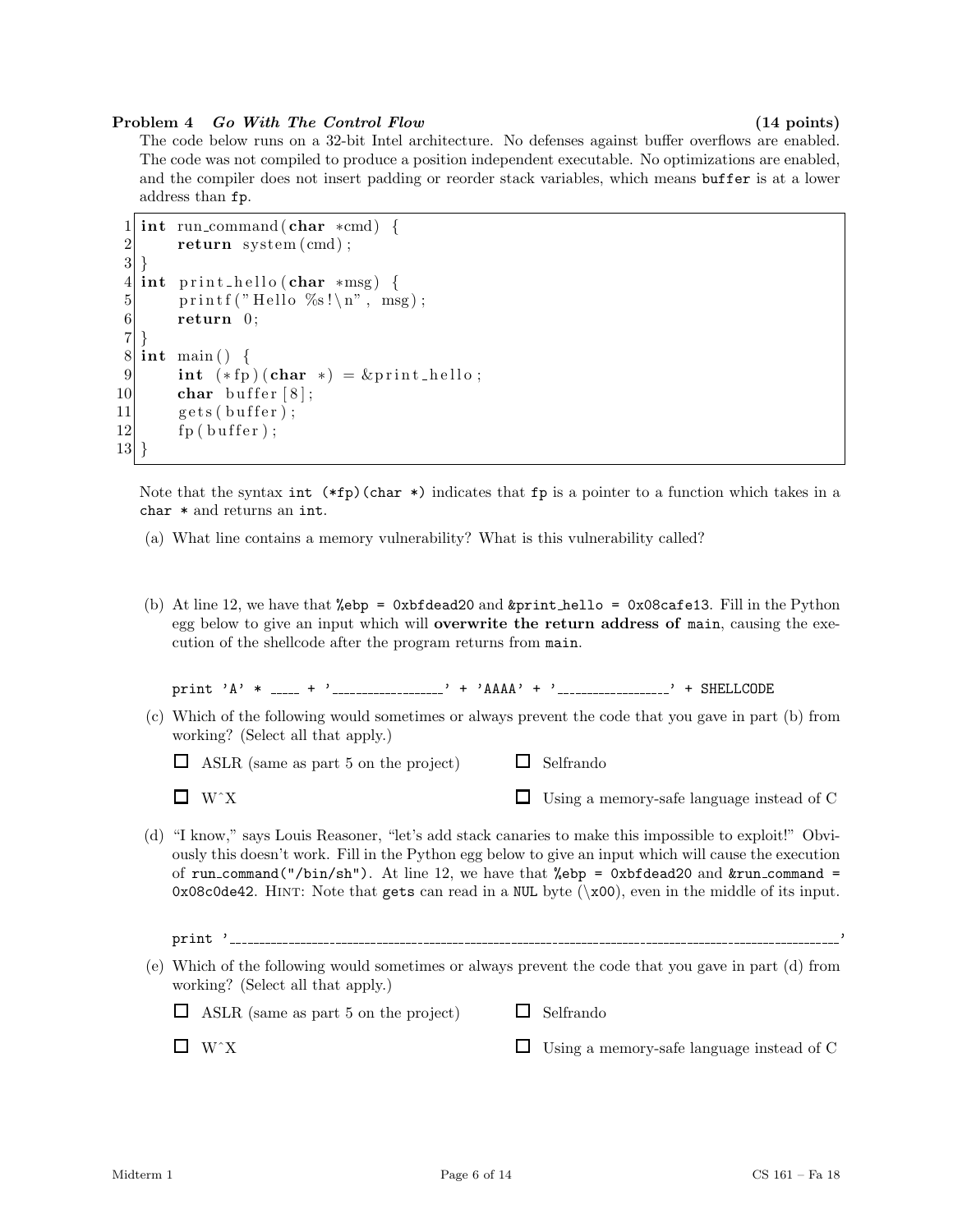## Problem 5 Ben Bitdiddle's Preconditions (8 points)

Ben Bitdiddle did not do a good job at coming up with a set of preconditions for some functions. For each code block, explain why with a short example the given preconditions are **not** sufficient to ensure memory safety by giving a small example.

```
(a)г
 \begin{array}{cc} 1 & \ast & \mathit{array\_of\_strings} & != \; NULL \ 2 & \quad n <= \; size \, (\, \mathit{array\_of\_string} \, \end{array}\begin{array}{ll} 2 & n \leq = \: size \: ( \: array \, \textit{of} \, \textit{string} \, s \, ) \\ n \: max \, size \: > \: 0 \end{array}max\_size > 04 for all i. 0 \le i \le n \implies<br>5 array_{\text{array of} \le trings[i] =}array\_of\_strings[i] \equiv NULL \text{ and } is \text{ a } NULL6 char *7 concat all (char *array of strings \vert \cdot \vert, size t n, size t max size) {
 8 char \ast concat = calloc (max_size, size of (char));
 9 if (!concat) return NULL;
10 size_t space_used = 0;
11 for ( size t i = 0; i < n; i++) {
12 char * s = \arctan s \cdot \arctan s[i];13 size_t len = strlen(s);
14 strncpy (concat + space_used, s, max_size - space_used - 1);
15 space_used + len;
16 }
17 return concat;
18 }
```
Explanation:

```
(b)1 \times \quad arr \ \mathrel{!} = NULL\begin{array}{c|c} 2 & n \leq - \text{size (arr)} \\ 3 & \text{for all } i \text{ . } 0 \leq x \end{array}for \text{ all } i \text{ . } 0 \leq i \leq n \implies 0 \leq \text{ arr}[i] \leq n \neq 14 \mid \text{int} \text{ solve} interview question (int *arr, size_t n) {
  5 for ( size_t i = 0; i < n; i++)
  6 \begin{bmatrix} \arctan \left( \arctan \left[ i \right] \right) \end{bmatrix} = -1;7 for (size_t i = 0; i < n; i++)
  8 if \left(\arctan \left[\begin{array}{c} i \end{array}\right] < 0\right)9 return i;
 10 return 0;
 11 }
```
Explanation: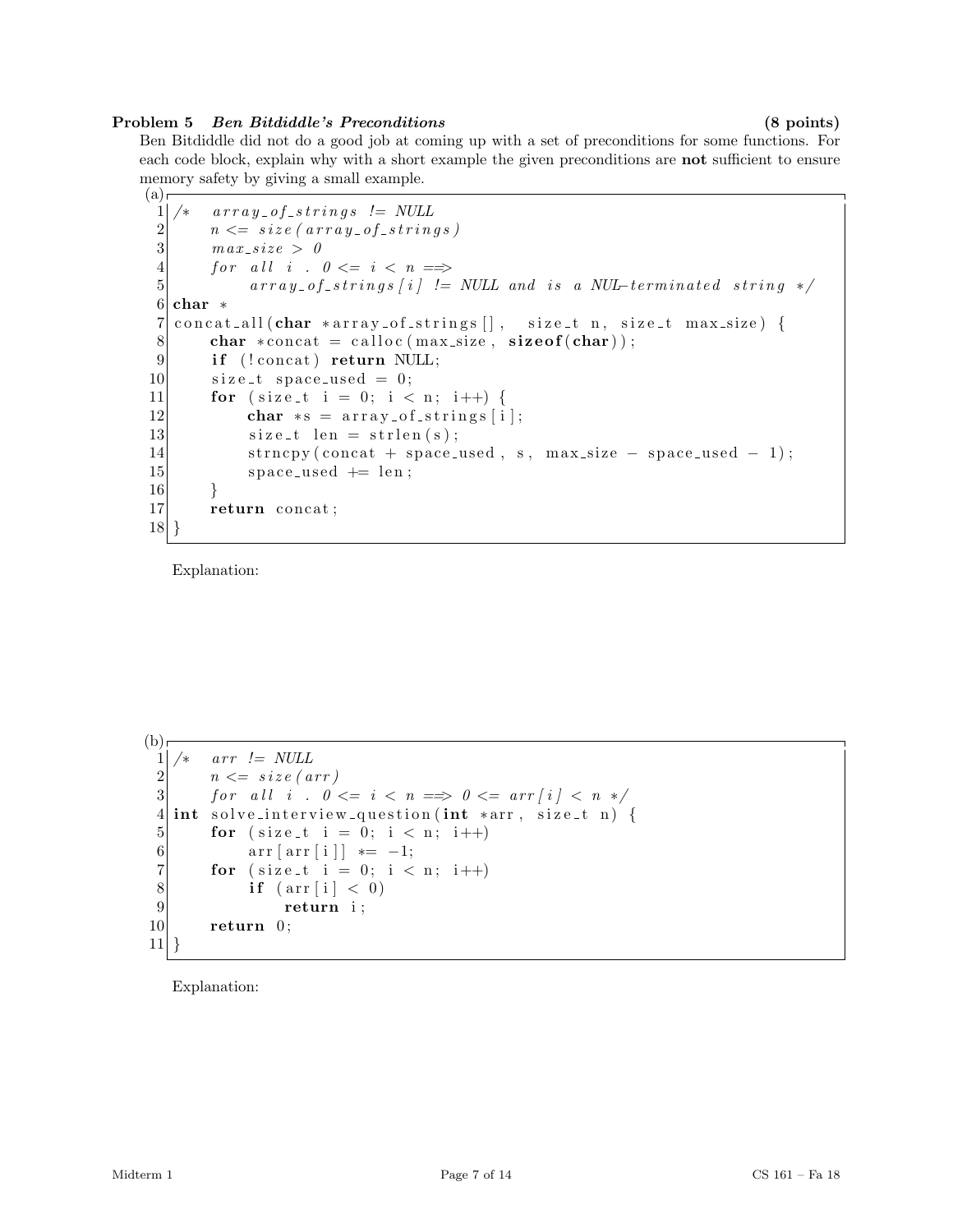## Problem 6 Greetings Professor Falken! (9 points)

Consider the code below.

```
1 void launch nuclear missiles () {
2 \quad \text{puts} (' \text{Launching the nukes} ... );
3 \mid /* code to launch nuclear missiles here */
4 \quad \text{exit}(1);5|}
6
7 \neqdefine MAX_INPUT 8
8 \mid \text{int } \text{main}() \mid9 char * correct_password = malloc (MAX_INPUT * size of (char));
10 \vert strcpy (correct_password, "S3creT\n");
11 while (!f e of (st \text{dim}))12 char *user_password = malloc(MAX_INPUT * size of (char));
13 fgets (user_password, MAX_INPUT, stdin);
14 if (strcmp(user_password, correct_password) = 0)
15 launch_nuclear_missiles();
16 free (user_password);
17 free (correct_password);
18 puts ("Wrong password, try again!");
19 }
20 }
```
All compiler optimizations are disabled, and both the source and binary are not available to David Lightman, who's trying to log in to play a game. Consider the following (buggy) interaction:

- 1. David inputs "Hello" followed by a newline.
- 2. The program outputs "Wrong password, try again!".
- 3. David inputs "Joshua" followed by a newline.
- 4. The program outputs "Launching the nukes...", and then the nukes are launched.<sup>[1](#page-7-0)</sup>
- (a) Which memory safety vulnerability is present in this code?
- (b) Explain why this issue leads to the behavior David observes.

(c) How could you fix this issue in the code?

<span id="page-7-0"></span><sup>&</sup>lt;sup>1</sup>This immediately vaporizing millions of humans and wildlife on impact, beginning World War III and eventually wiping out most of the world due to an extended nuclear winter. This is why you don't hack into systems without permission. If you want to understand more how nuclear command, control, and decision making works, the two books to read are Command and Control: Nuclear Weapons, the Damascus Accident, and the Illusion of Safety by Eric Schlosser, and The 2020 Commission Report on the North Korean Nuclear Attacks Against the United States (A Speculative Novel) by Jeffrey Lewis.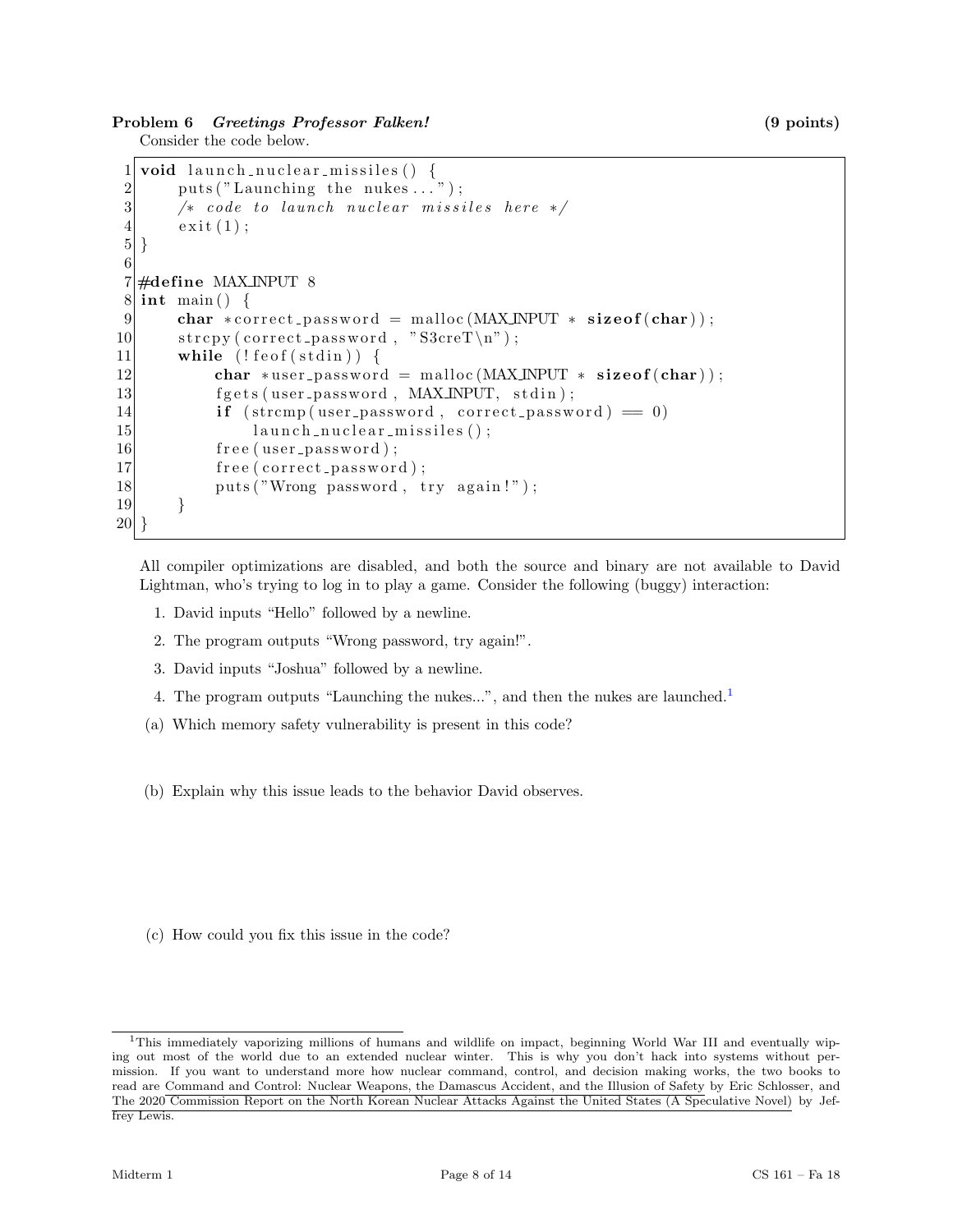## Problem 7 Fail Caesar (12 points)

A student at a well known Junior University decided to write their own Caesar Cipher after learning about them in their computer security class. Unfortunately for the student, they fell asleep during the lecture on memory safety. (Note: The atoi() function converts the initial portion of the string to an integer, returning 0 in case of an error.)

```
1 \#include \ltstdio.h>
2 \#include \ltst dlib.h>
3 void encrypt (int offset, char plaintext []) {
4 char ciphertext [64];
5 memset ( ciphertext, 0, 64);
6 int i = 0;
7 fgets (plaintext, 64, stdin);
8 while (plaintext [i]) {
9 ciphertext [i] = plaintext [i] + offset;
10 i ++;
11 }
12 printf (ciphertext);
13 }
14
15 int main (int argc, char *argv []) {
16 char buffer [64];
17 int offset = 0;
18 if (\text{arg } c > 1) offset = atoi(\text{arg } v \mid 1) % 26;
19 while (!f e of (st din))20 memset ( buffer, 0, 64 );
21 encrypt ( offset, buffer );
22 }
23 return 0;
24 }
```
- (a) What line contains a memory vulnerability? What is this vulnerability called?
- (b) Give a file that, when input to the command failcaesar with no arguments, will cause the program to crash.
- (c) How would you change the line to fix the vulnerability?
- (d) The student's friend who was awake for the memory safety lecture tells them to enable stack canaries to make their code more secure. If an attacker does not have time to perform a bruteforce attack, does enabling stack canaries prevent this code from being exploited? Explain why or why not.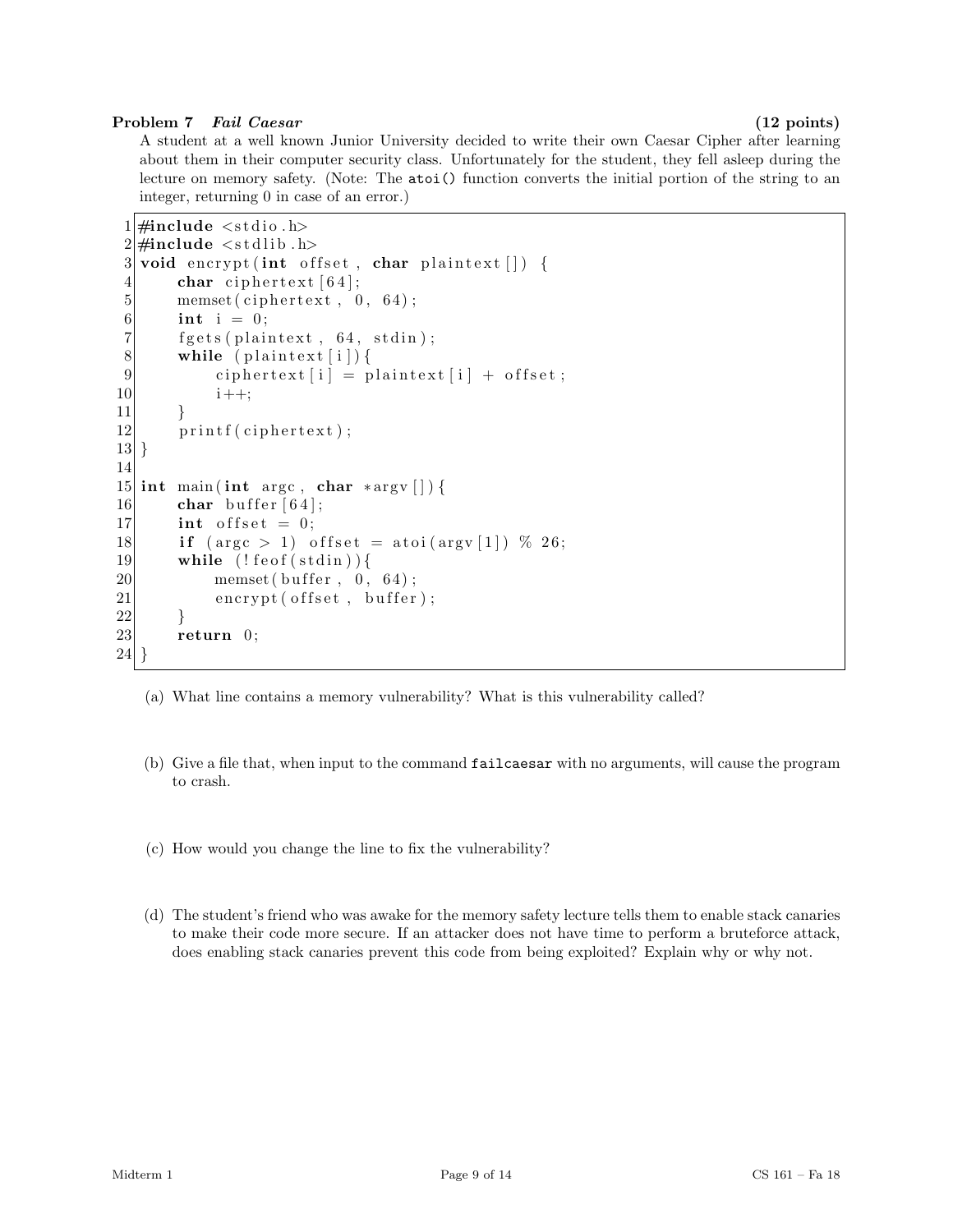## Problem 8 A Lack of Integrity... (9 points)

Alice and Bob want to communicate. They have preshared a symmetric key  $k$ . In order to send a message  $M$  to Bob, Alice encrypts it using AES-CBC, and sends the encryption to Bob. (You may assume that M's length is divisible by the AES-CBC block length and that characters are 8 bits, so no padding is necessary.) Recall that the actual message sent is  $IV||E(M)$ , that is, the IV is prepended to the message and sent all as a single stream of bytes. Alice uses a random IV for each message.

In order to make sure that Bob is listening, they agree to using *pingback* messages. If Alice sends a message whose plaintext begins with the two bytes "PB", then Bob sends back the rest of the message in plaintext. For example, if Alice sends  $\text{AES-CBC}_k$  ("PBI Love CS 161!"), then Bob responds "I Love CS 161!" without any encryption.

Alice uses the protocol to communicate some message  $M$  to Bob. Assume  $M$  is not a pingback message. Mallory, a man-in-the-middle attacker, decides to attempt to trick Bob into generating a pingback message. She thus sends the message  $IV'||IV||E(M)$ , where  $IV'$  is a random 128b string.

(a) With what probability will Mallory's message trigger a pingback message?

- (b) If Mallory's message triggers a pingback message, what does Mallory receive?
- (c) How can Alice and Bob change their protocol to prevent this attack?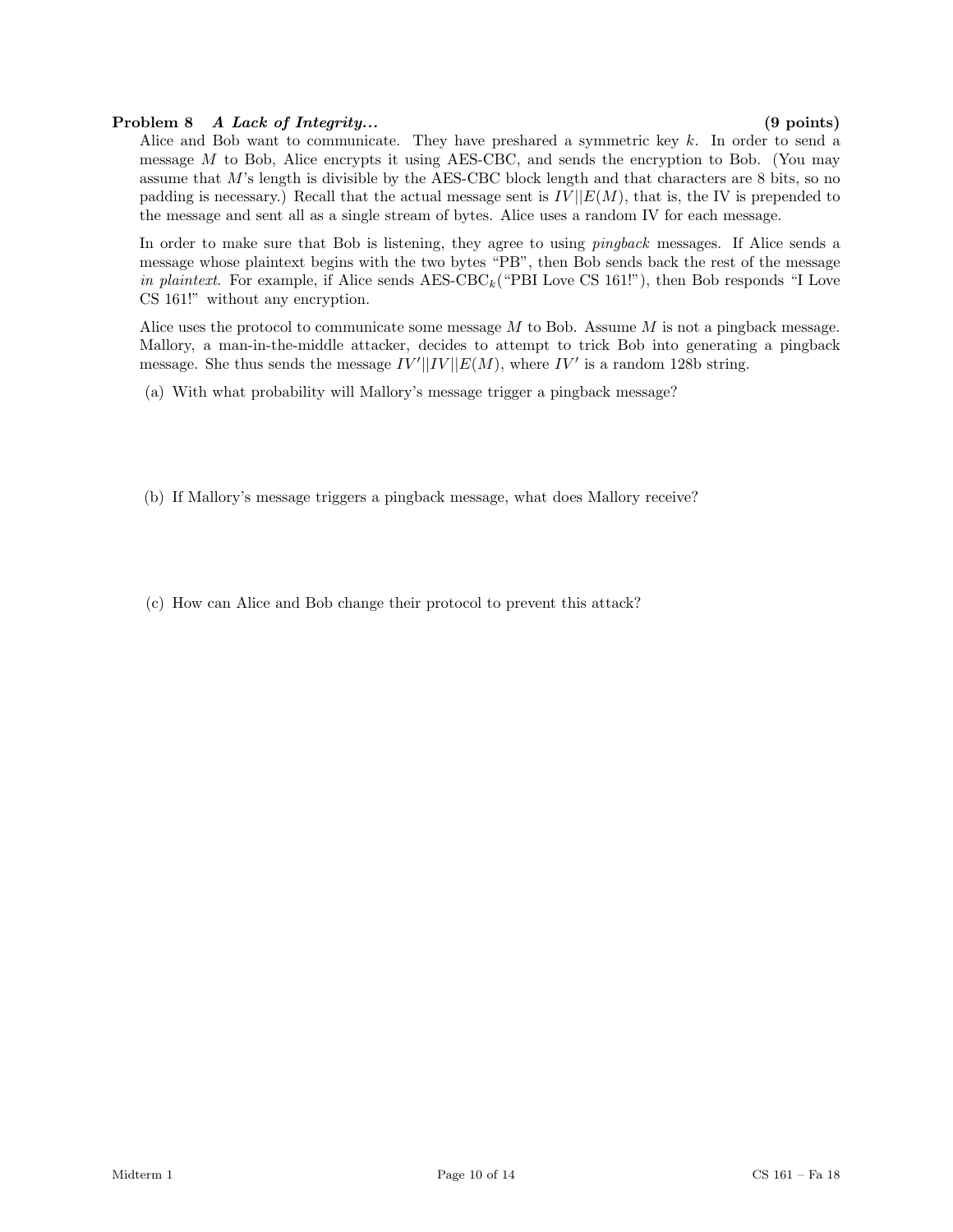#### Problem 9 Screwups in Inserting an IV (15 points)

Alice encrypts two messages,  $M_1$  and  $M_2$  using the same IV/nonce and a deterministic padding scheme (when appropriate for the particular mode) using AES (a 128b block cipher). Eve, the Eavesdropper, knows the plaintext of  $M_1$ , that each block of  $M_1$  is different, that  $M_1$  is 120 bytes, and that Alice never sends any bytes she doesn't have to. Unbeknownst to Eve, it turns out that the messages differ only in the 21st byte of the two messages but are otherwise identical.

Yes, Alice screwed up. But how badly? For each possibility, select all which apply.

(a) If Alice used AES-ECB (Electronic Code Book), Eve is able to determine which of the following about  $M_2$ :

|                                 | That $M_2$ is exactly 120B long                                                                                                                                    | That $M_2$ is less than 129B long but not the<br>exact length |
|---------------------------------|--------------------------------------------------------------------------------------------------------------------------------------------------------------------|---------------------------------------------------------------|
| ப                               | The entire plaintext for $M_2$                                                                                                                                     | The plaintext for only the first two blocks of                |
|                                 | The entire plaintext for $M_2$ except for the<br>2nd block                                                                                                         | $M_2$<br>The plaintext for only the first block of $M_2$      |
|                                 | (b) If Alice used AES-CTR (Counter), Eve is able to determine which of the following about $M_2$ :                                                                 |                                                               |
| That $M_2$ is exactly 120B long |                                                                                                                                                                    | That $M_2$ is less than 129B long but not the<br>exact length |
|                                 | The entire plaintext for $M_2$                                                                                                                                     | The plaintext for only the first two blocks of<br>$M_2$       |
|                                 | The entire plaintext for $M_2$ except for the<br>2nd block                                                                                                         | The plaintext for only the first block of $M_2$               |
|                                 | (c) If Alice used AES-CBC (Cipher Block Chaining), Eve is able to determine which of the following<br>about $M_2$ :                                                |                                                               |
| ப                               | That $M_2$ is exactly 120B long                                                                                                                                    | That $M_2$ is less than 129B long but not the<br>exact length |
|                                 | The entire plaintext for $M_2$                                                                                                                                     | The plaintext for only the first two blocks of<br>$M_2$       |
|                                 | The entire plaintext for $M_2$ except for the<br>2nd block                                                                                                         | The plaintext for only the first block of $M_2$               |
|                                 | (d) If Alice used AES-CFB (Ciphertext Feedback), Eve is able to determine which of the following<br>about $M_2$ :                                                  |                                                               |
| ப                               | That $M_2$ is exactly 120B long                                                                                                                                    | That $M_2$ is less than 129B long but not the<br>exact length |
|                                 | The entire plaintext for $M_2$                                                                                                                                     | The plaintext for only the first two blocks of<br>$M_2$       |
|                                 | The entire plaintext for $M_2$ except for the<br>2nd block                                                                                                         | The plaintext for only the first block of $M_2$               |
|                                 | (e) If Alice did not screw up, which modes allow Eve to determine the exact length of a third message<br>$M_3$ that is completely different from $M_1$ and $M_2$ . |                                                               |
| ப                               | AES-ECB                                                                                                                                                            | AES-CBC                                                       |
|                                 | AES-CTR                                                                                                                                                            | AES-CFB                                                       |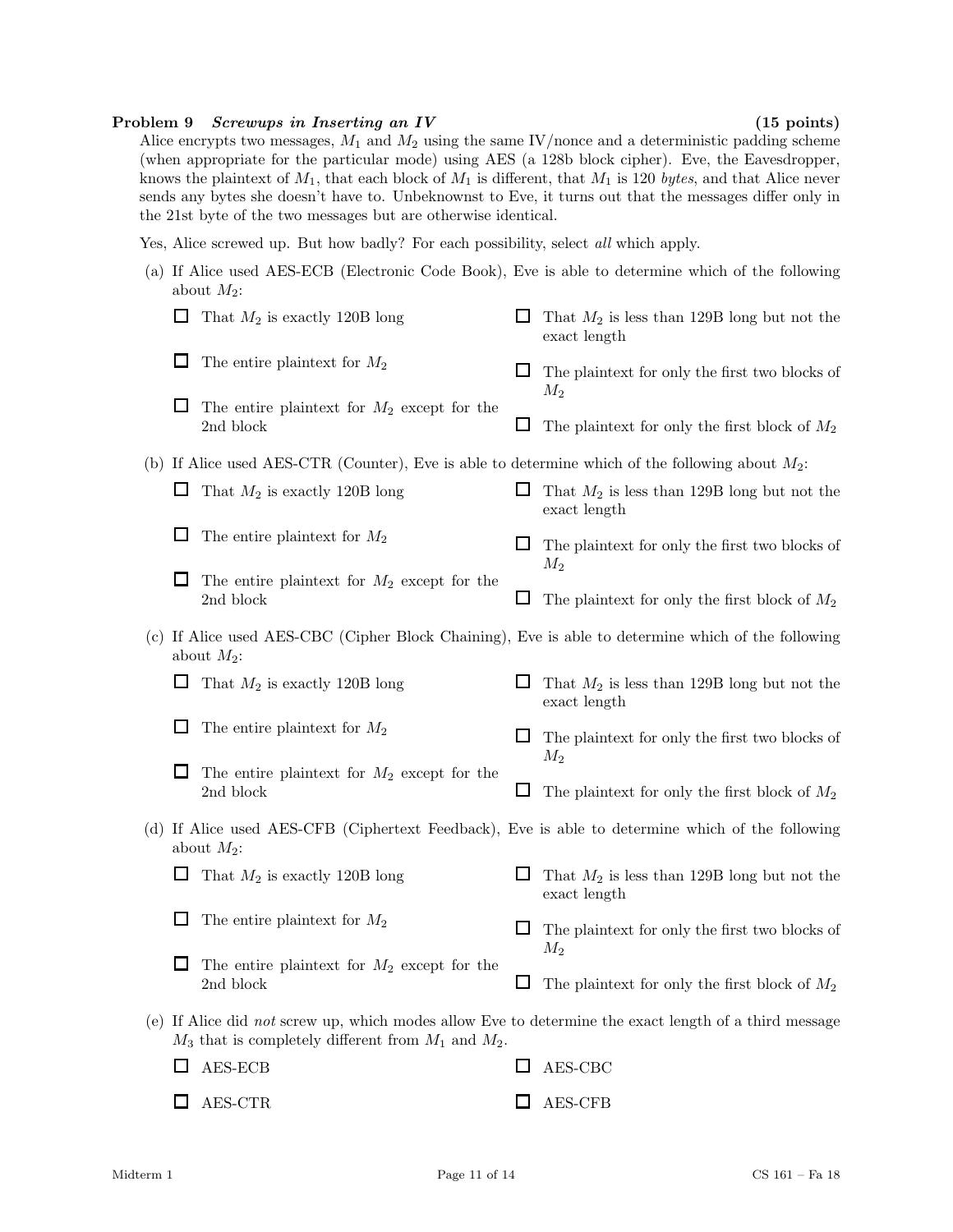## Problem 10 No More Keys (7 points)

Frustrated by your newfound love of encryption schemes, your partner decides to throw away all of your secret keys. As a student in CS 161, you decide to make the best of a bad situation. You decide to design your own encryption scheme!



(a) Design the Decryption scheme.

| (b) This is IND-CPA:<br>$O$ TRUE                   | $O$ FALSE    |
|----------------------------------------------------|--------------|
| (c) The encryption is parallelizeable:<br>$O$ True | $O$ FALSE    |
| (d) The decryption is parallelizeable:<br>TRUE     | <b>FALSE</b> |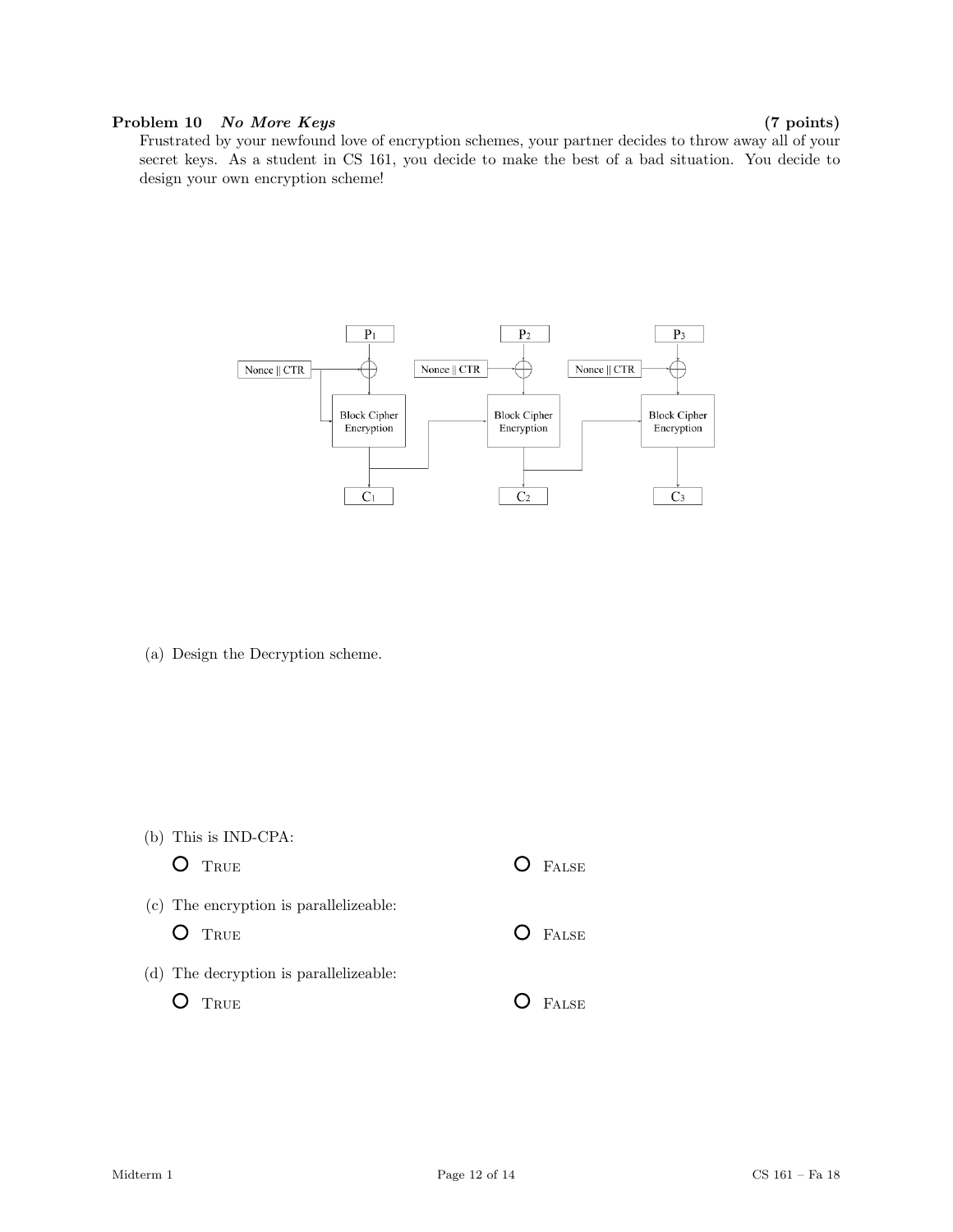#### Problem 11 Like Water off a DUHK's Back (12 points)

The ANSI X9.17/X9.31 is a fairly simple pRNG that was widely used based on a block cipher (commonly AES). The internal state V and key K are combined with the current time T to update the state and produce a "random" value.



The current time is measured in microseconds as that is what the common operating system routines return. This is a strong pRNG as long as the initial state  $V_0$  and the key K are both high entropy and secret, and the block cipher is secure.

Unfortunately this scheme can fail badly when common mistakes are made. The standard never specified how to select K. So some implementations, rather than using a high-entropy source to seed a secret  $K$ , used a hardcoded key. The result is a catastrophic failure<sup>[2](#page-12-0)</sup>.

- (a) If the attacker exactly knows  $K, T_1$ , and  $R_1$ , the attacker can then recover  $V_0$ . How?
- (b) Since one can then use this to calculate  $R_0$  given  $T_0$ , what design principle for a good pRNG does this fail to implement?
- (c) If the attacker knows  $T_0$  and  $T_1$  with just millisecond resolution, the attacker can check to see if a possible candidate for  $T_0$  and  $T_1$  is consistent with guesses for  $R_0$  and thereby know they found  $V_0$ . How many possible combinations of  $T_0$  and  $T_1$  may potentially need to be checked to determine  $V_0$ ?

<span id="page-12-0"></span><sup>2</sup>This was analyzed as the DUHK ("Don't Use Hardcoded Keys") attack, and it worked against FortiGate VPNs. For more details see https://duhkattack.com. This catastrophic failure mode is why it is no longer part of the standard suite of pRNGs.